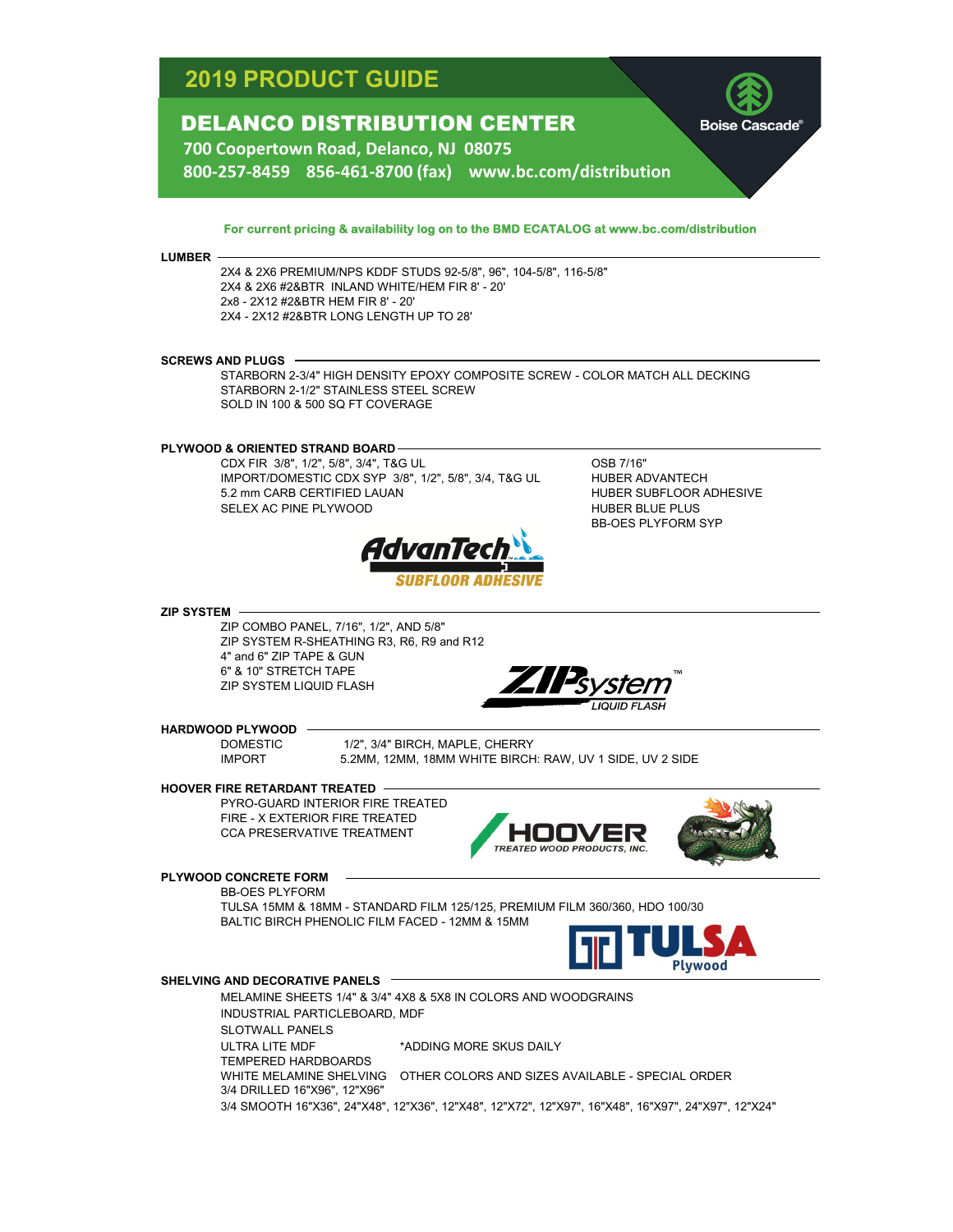#### **BUILDING MATERIALS**

10/10 UNDERCOURSE EASTERN WOOD LATH

#### **VERSATEX PVC TRIM**

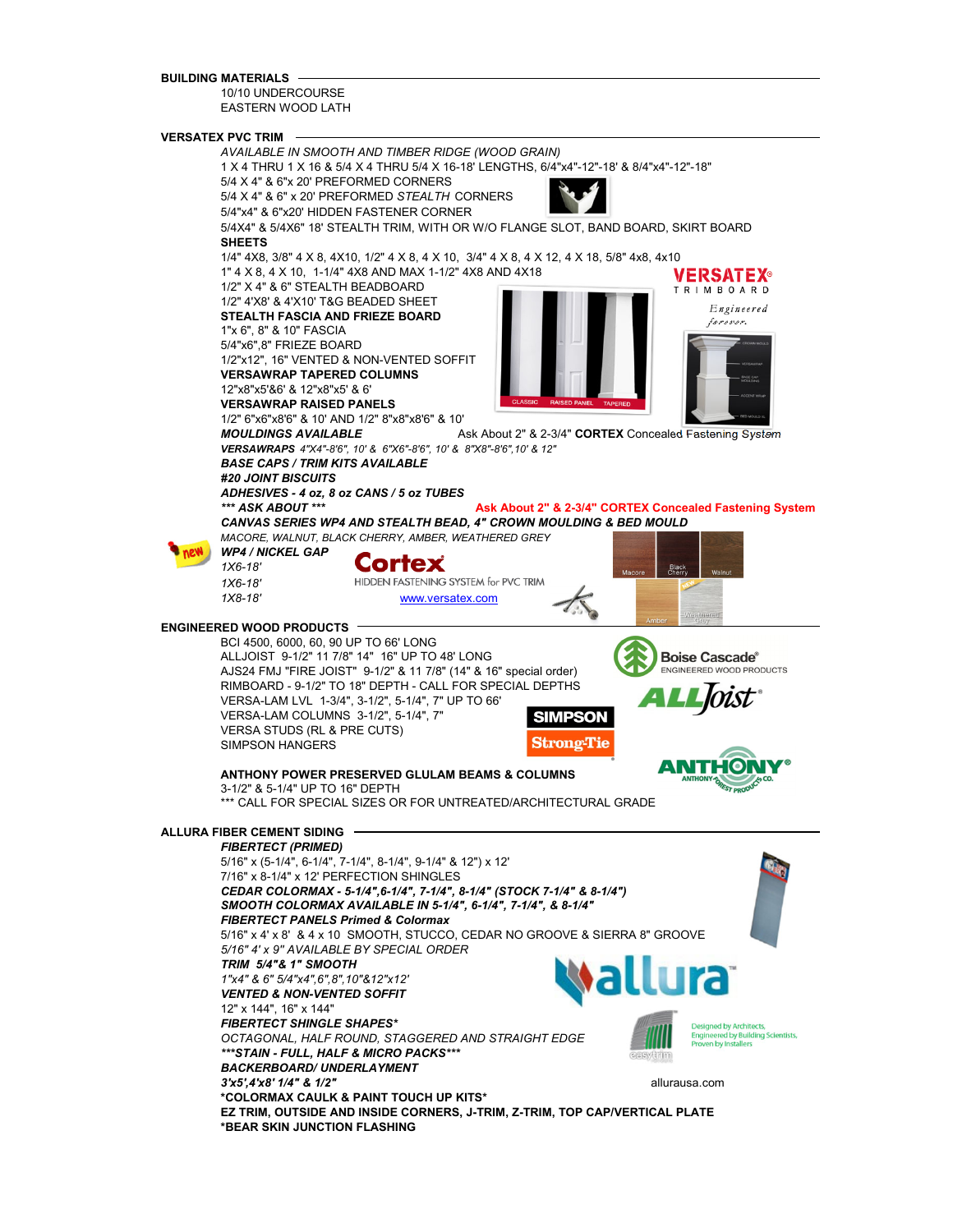